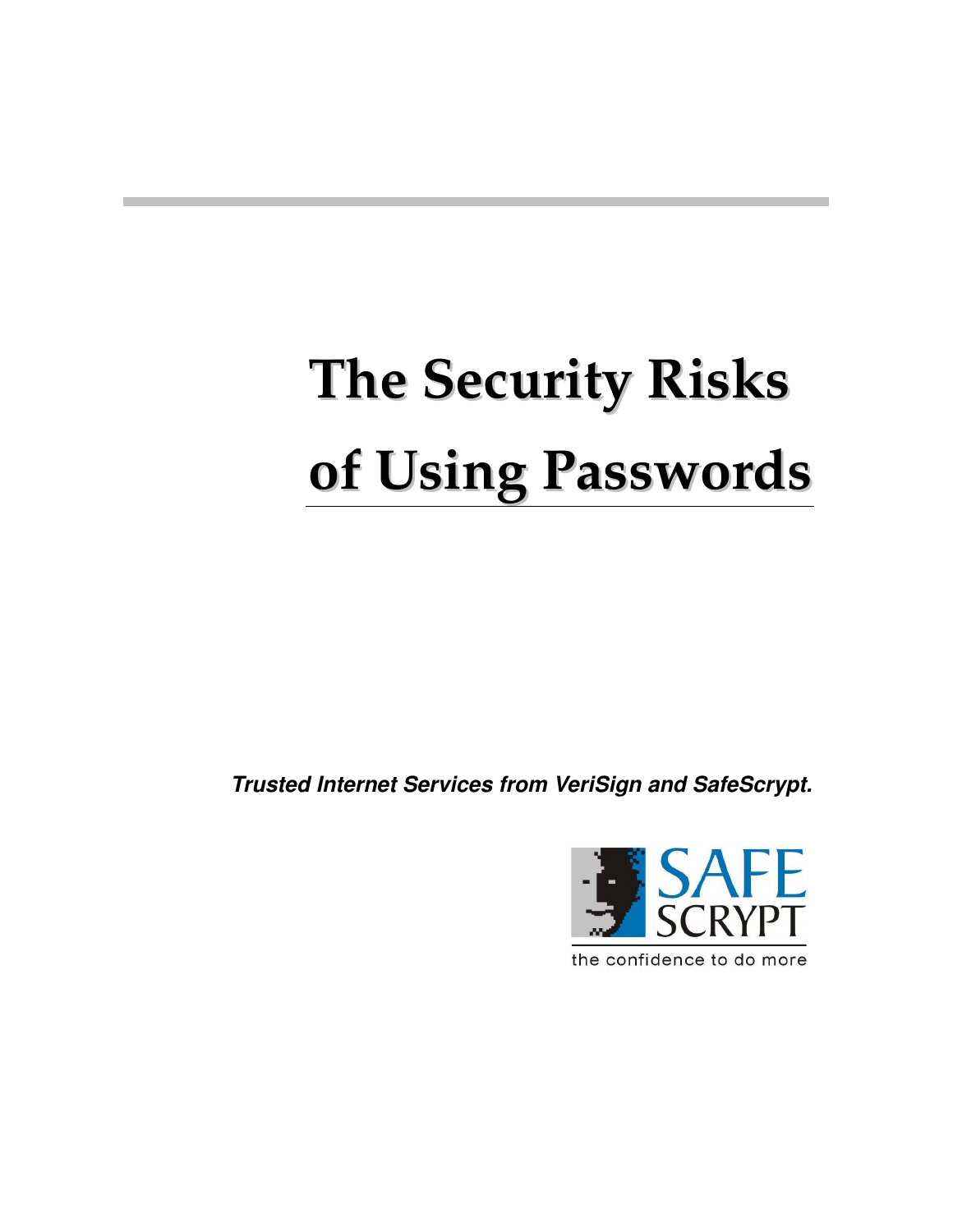



## **Using Passwords Can be Hazardous**

As the need for information security continues to grow at an ever-increasing rate, secure transactions have become a necessity and great value to corporations. In this race to have the best that money can buy, authentication systems have received much less consideration. A time is fast approaching when passwords

will not and cannot be an effective security mechanism for our enterprise environments.

When we consider what a password provides, our discussion must encompass a twofold process. The First process is an identification phase (telling who you are), the second is an authentication phase (obtaining and validating the identification). Authentication should occur before any rights are granted to the

identifying party. A simple authentication process usually contains a prompt for a secret password that only the identifying party knows. Identification is of very little value without authentication in place. Since identification should always be backed up with some type of credential to provide security, this process is

one of the first and easiest to implement in today's information technology environments.

"Without authentication, user identification has no credibility."

DOD Password Management Guideline

#### *What are the Problems of Passwords*

We typically place the responsibility of creating strong passwords in the hands of the users. The end user is asked to create a password that they can remember, but others cannot guess, thereby developing a paradox—the user cannot remember the password in his quest to create an unguessable one. This, more

often than not, leads to apathy of users, which is the leading factor working against the strength and efficiency of today's authentication systems today.

Password management years ago washed its hands of creating passwords for users ("let the users set their own passwords"). Letting the user set his or her own password nearly always leads to weak passwords. Once we force the setting of strong passwords, "Sticky Note" passwords become all too common. If we consider current authentication or password systems, it is easy to determine that certain weaknesses can be traced back to specific components within the authentication system. The following discussion highlights the weaknesses of today's authentication system.

#### *Password Input or Interface*

In many cases, password input is easily compromised by the simple act of shoulder surfing—watching the hands on the keyboard. Even advanced programs are written to produce a list of passwords from possible letter combinations and the placement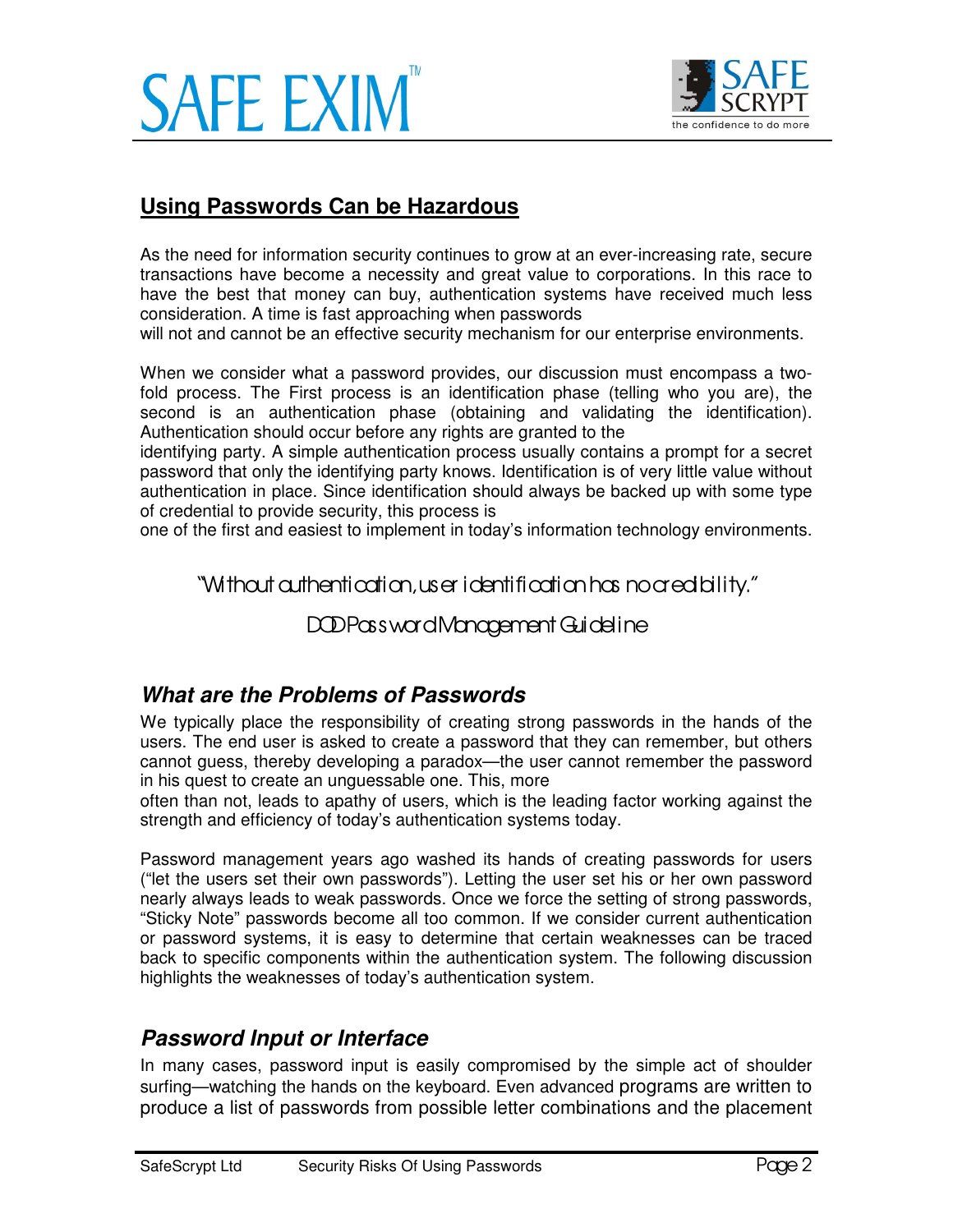



of the hands on the keyboard. Keystroke recorders have been around since the keyboard; this provides an excellent way to obtain passwords and user names. In some cases, the software remembers the password; therefore, the application is provided with identification and authentication from the application, not from the individual.

# *Password Transport*

Once a user enters the password was it transmitted to the authenticating device securely or insecurely? Unfortunately, the answer is insecurely, in most cases. How many times have you been asked for a password to login to a specific Web page and noticed your browser was not in a secure mode?

Additionally, many vendors using encrypted transport, which is weak or has other limitations such as size. Transportation of the secret password is one of the most overlooked issues in modern authentication devices.

#### *Password Verification*

How are passwords verified and correlated to the identity of the user? Many times, passwords are cached, so the old or invalid password can be used instead of the correct password. In some cases, the software that is conducting the verification can be over written by access controls and permissions. The problem with this is the authentication mechanism is then bypassed, allowing a failed authentication attempt to succeed.

#### *Password Storage*

How are the passwords stored on the system? There are 4 levels of storage— Clear, Encrypted, Hidden-Clear, Hidden-Encrypted. Many software tools have adapted to poor storage issues in the past, but some are using trivial encryption or allowing the files to be obtained from the system. A simple brute force cracking program can easily bypass this encryption. Some of the more popular programs have been developed for most versions of Unix, Windows NT, Windows 95, and Windows 98, which allows for cracking of both user passwords and cached passwords. Other programs can reclaim passwords saved in browsers and applications such as Word, Excel and even Zip files.

## *Passwords*

Passwords are indisputably the biggest risk area in the authentication arena, but they are also the item we have the most control over. If our users continue to use weak passwords, it makes no difference how strong we are with transport, storage, verification and input—we will be compromised!

"Hackers don' t even need to know much about your particular operating

## system to try username/password combinations"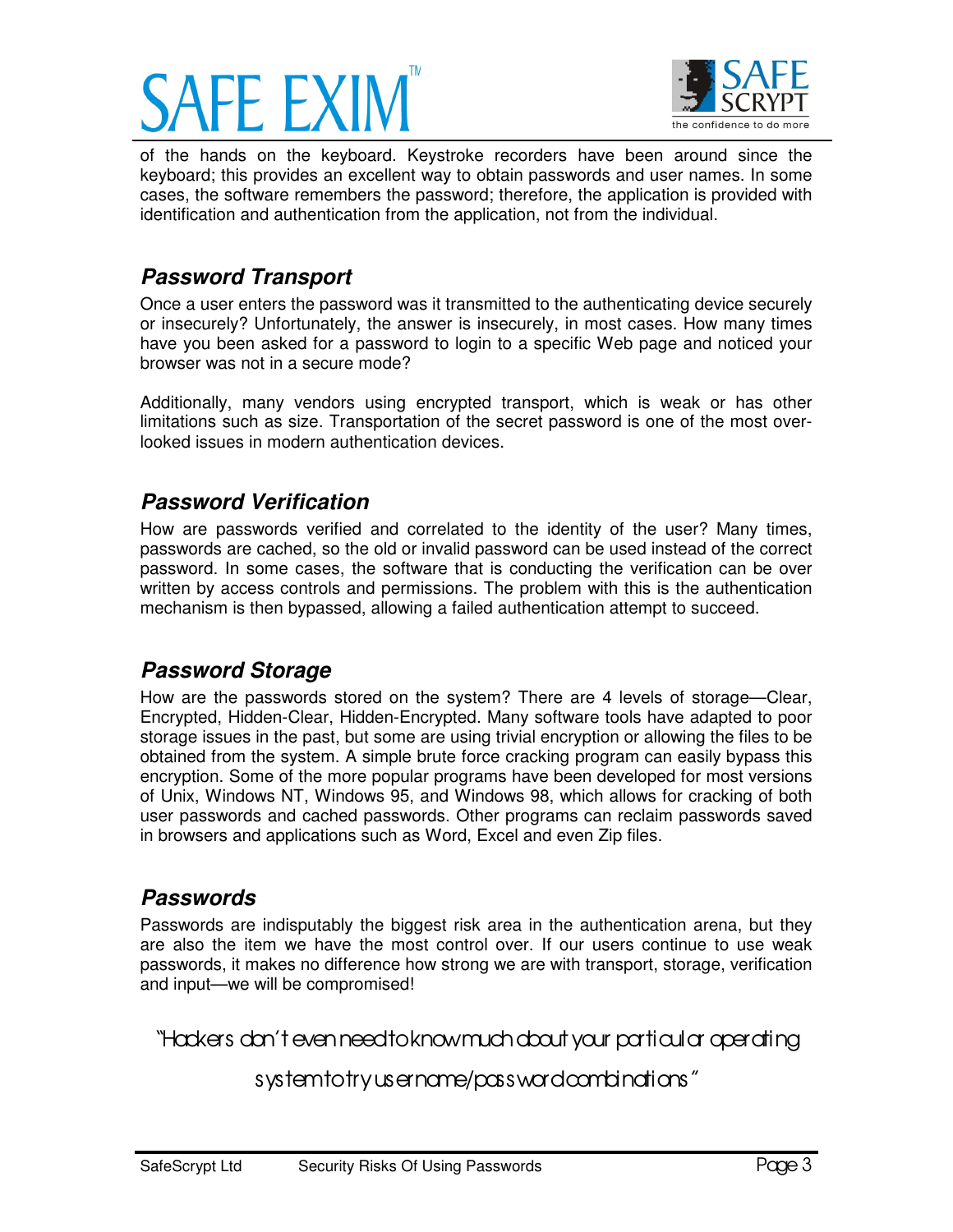



# — Hack FAQ

Passwords are the most common form of authentication. One of the major problems is that the user is allowed to specify his or her password. On occasion a user may be assigned a machine- or administrator –generated password.

So why do we keep banging our heads against the "Password Brick Wall"? There are several explanations. Passwords are the most cost-effective security mechanism; they are usually free and built into almost all information technologies. Passwords are simple, easy to use; most users can understand them so there are no barriers to implementation.

Most password authentication systems work in much the same way, so management is uniform on a good number of authentication systems. Although passwords may not be the best security, they are better than nothing at all.

Problems associated with the password are security, brute forcible, common passwords, lifetime expiration, and disclosure. Brute Forcing of passwords is just guessing the password; in some cases, we use default passwords or common passwords that are built into applications and devices. These are all known and usually easily guessable. Brute forcing of strong passwords is also becoming faster and faster as technology continues to increase.

Lifetime expiration of passwords has increased the security of passwords by forcing a change of the passwords. But weak passwords are still weak, and some users often change their password back to previously used passwords. Some users often add a number to the front or the end of the same password. In worse cased, passwords are sometimes set to never expire, due to a single reason: the Information Technology Administrator does not want to change a password across the enterprise, or it is "hard" coded into some scripting applications.

Disclosure is very common in Enterprises. Users disclose their password, accidentally or purposefully, to a co-worker or even someone they may not know. Disclosure may be as simple as note taped to the.monitor or giving another coworker a password "just this one time." Intruders often use a form of Social

Engineering to acquire passwords that are given via innocent disclosure.

## *Passwords at the Simplest Level*

Passwords can be made up of 4 Character sets

| <b>Numeric</b>                      | <b>Total Characters</b> |    | 10 |
|-------------------------------------|-------------------------|----|----|
| Alphabetic                          | <b>Total Characters</b> |    | 26 |
| Upper/Lower                         | <b>Total Characters</b> | 52 |    |
| Keyboard/Extended Total Characters  |                         | 33 |    |
| Maximum Characters Total Characters |                         | 95 |    |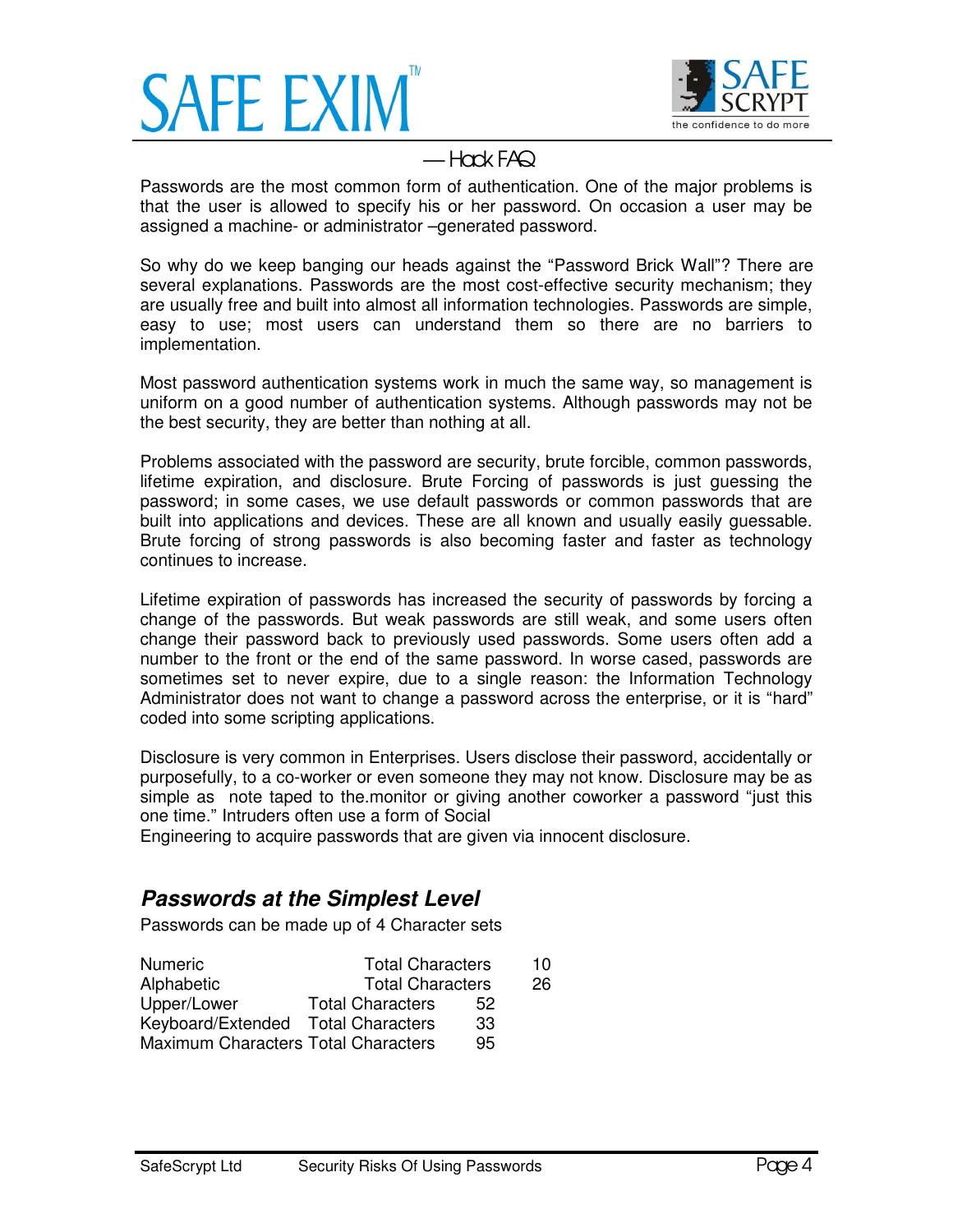



To find the total number of potential combinations of characters for a fixed length password, take the total number of possible characters(x) and raise to the power of the number of characters in a password (y).

A six-character password using all uppercase letters has a total possible combination of 26 6 =308,915,776.

The total number of potential character combinations in a variable length password is found by taking the number of available characters (X) to the power of the lowest number of fields (Y) added incrementally to the power of the highest number of fields (Z). If you have a 1- to 6-character password consisting of all lowercase alphabet letters, the result is:

 $X Y + ... + X Z$  is 26 1 +  $... + 266 = 321,272,406$ 

1- to 6-character-length passwords yield these possibilities:

| Alpha                                          | 321,272,406     |
|------------------------------------------------|-----------------|
| Upper/lowercase alpha                          | 20,158,268,676  |
| <b>Numeric</b>                                 | 1,111,110       |
| Upper/lowercase alpha + numeric                | 57,731,386,986  |
| Extended                                       | 1,108,378,656   |
| Upper/lowercase alpha $+$ numeric $+$ extended | 742,912,017,120 |

1- to 8-character-length passwords yield these possibilities:

| Alpha                                          | 217,180,147,158       |
|------------------------------------------------|-----------------------|
| Upper/lowercase alpha                          | 54,507,958,502,660    |
| <b>Numeric</b>                                 | 111,111,110           |
| Upper/lowercase alpha + numeric                | 221,919,451,578,090   |
| Extended                                       | 1,134,979,744,800     |
| Upper/lowercase alpha $+$ numeric $+$ extended | 6,704,780,954,517,120 |

# **Reusable Password Study:**

#### *Reusable Password Study*

In 1980s, a study conducted by Robert Morris, Sr. and Ken Thompson and reported in their paper "Password Security: A Case History" provided some interesting details on the difference in security with specific password lengths and character sets. The report provided the details of their analysis of 3,289 cleartext passwords. The following text shows some of their results.

| <b>Character Sets</b>                     |             |       |
|-------------------------------------------|-------------|-------|
| Number and percentage of passwords with:. |             |       |
| Lowercase                                 | 2.745 86.8% |       |
| Uppercase                                 | 1,737       | 54.9% |
| <b>Numbers</b>                            | 1,240       | 39.2% |
| Extended                                  | 49          | 1.6%  |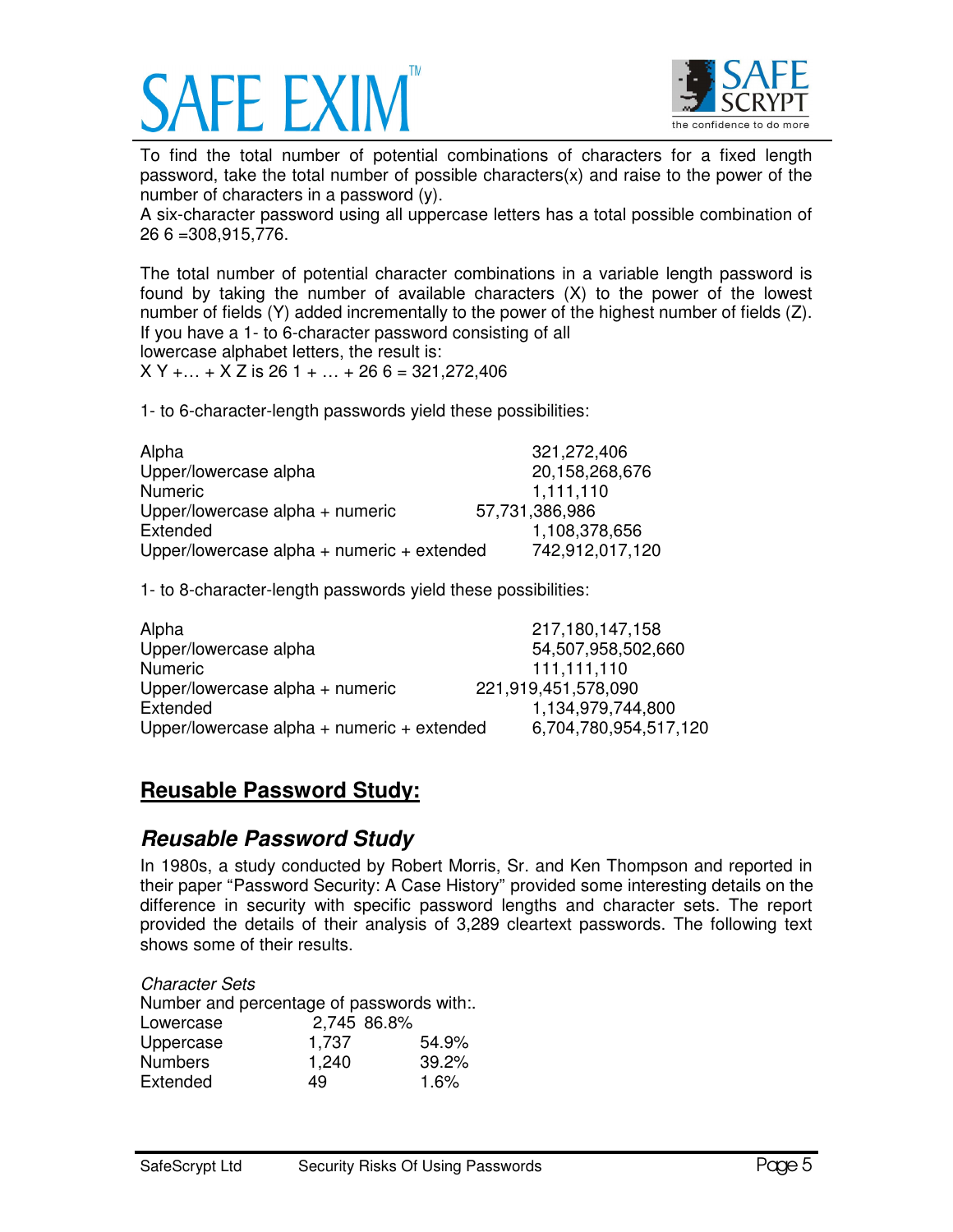



# *Lengths*

According to Morris, Sr, and Thompson, "On a PDP-11/70, the time required to search through all character strings of length 8 from a 36-character alphabet is 112 years.



"Some very interesting facts on passwords as shown in the study include:

- 54% of the passwords fell between 3 and 6 characters in length.
- Most passwords in this study contained large amounts of lowercase letters
- Almost 50% of the passwords consisted of only lowercase, uppercase or lower+uppercase characters
- In approximately 20 years, the average length of a password has only increased by 2 characters while computing power has skyrocketed.
- For every 20 passwords you find, there is a good chance that one of the passwords will also be chosen by another user.
- These duplicated passwords also tend to fall into already easily guessable categories like dictionary words or names.
- The study showed that usernames make up the worst possible choice of passwords — these passwords are easily guessed.
- As the second worst category to choose from, the use of dictionary words were definitely too widespread.
- Using words lists, the researchers were able to effectively find 999 passwords of 31.6% of the total.
- Password length won't increase substantially without operating system requirements guidance or enforcement.